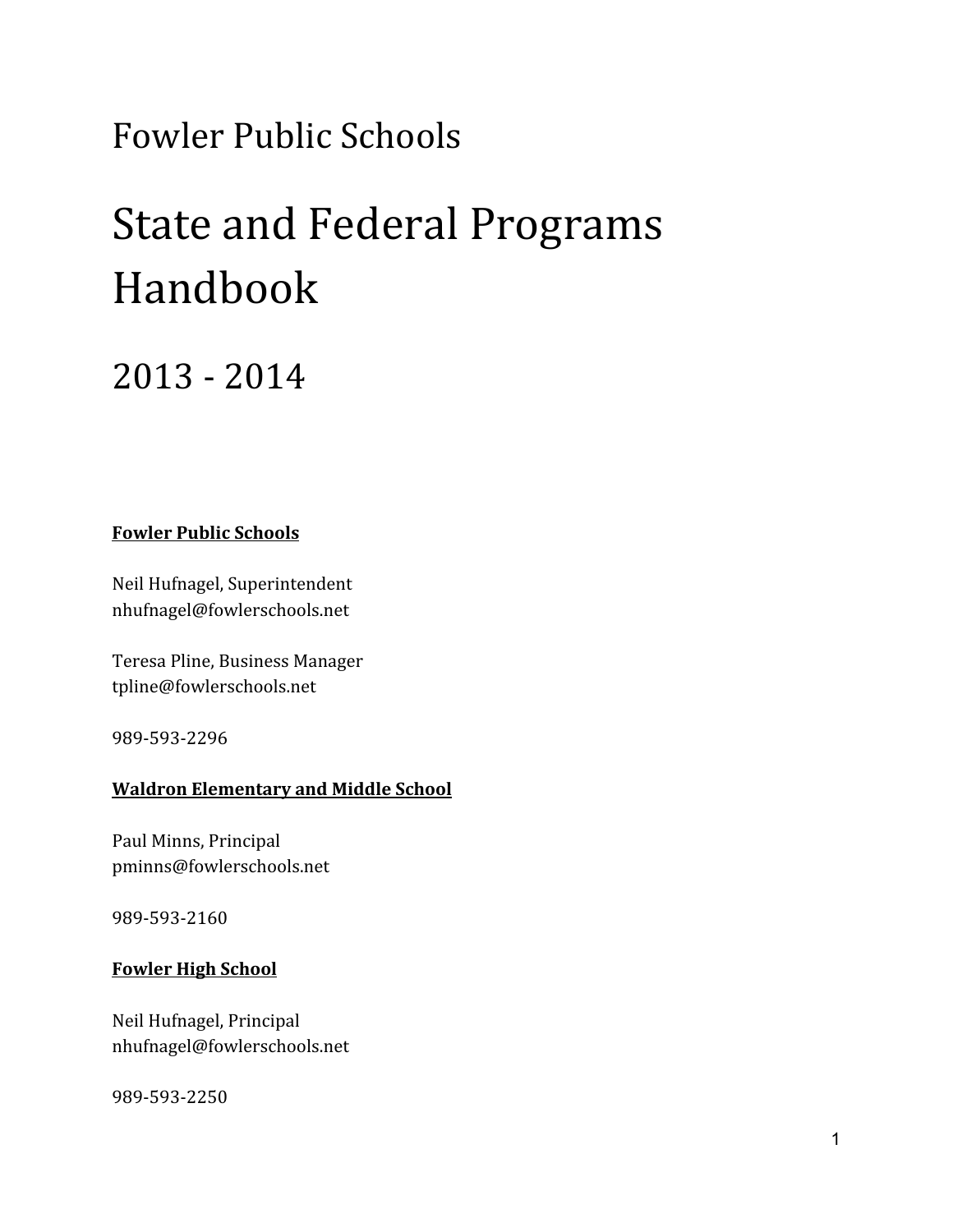#### Fowler Public Schools State and Federal Programs Handbook 20132014

#### Table of Contents

#### **Attachments**

| 1.  | <b>Title I Student Eligibility Worksheet</b>            |
|-----|---------------------------------------------------------|
| 2.  | Title I Targeted Assistance Diagnostic Rubric           |
| 3.  | Semi-Annual Certifications and Personnel Activity Logs  |
| 4.  | Title I Program Evaluation Tool                         |
| 5.  | Waldron School Parent Involvement Policy and Compact    |
| 6.  | <b>Teacher Qualification Parent Notification Letter</b> |
| 7.  | Notice of Non-Highly Qualified Teacher Letter           |
| 8.  | Private School Annual Notice Letter                     |
| 9.  | Private School Participation Intent Form                |
| 10. | Documentation of Private School Consultation Form       |
| 11. | Professional Development Planning Sheet                 |
| 12. | Professional Development Evaluation Form                |
|     |                                                         |

- 13. Section 31a Student Eligibility Worksheet
- 14. Section 31a Allowable Use of Funds Notice
- 15. Fowler Public Schools Parent Involvement Policy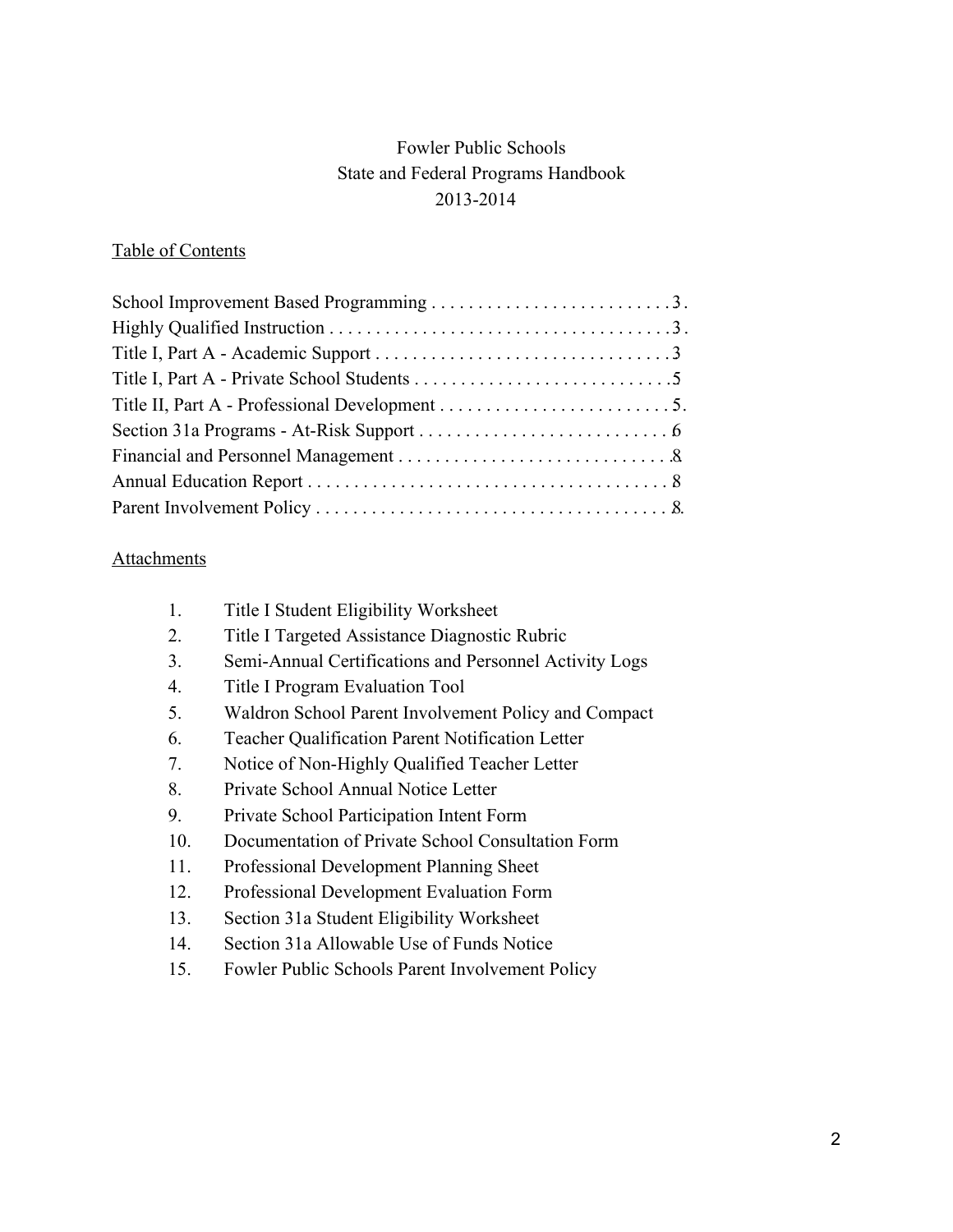#### School Improvement Based Programming

State and federally funded programs will be integrated into the continuous cycle of improvement as implemented by the district. Key components of this integration process which include the supports provided and required by state and federal program participation are as follows:

- 1. The district establishes high academic standards for all students based on state state adopted standards. These high standards are supported by the district's mission vision and goals as reviewed on a regular basis by the building and district school improvement teams.
- 2. The district assures that core content curriculum standards are implemented across all content areas. Eligible students are supported in their knowledge and performance of those standards through state and federal programs.
- 3. The district employs multiple evaluation tools to determine student achievement of the adopted content standards through standardized tests, progress monitoring, and end of course assessments.
- 4. The district curriculum standards are communicated to staff through collaboratively developed curriculum guides and teacher induction processes.
- 5. The district incorporates regular reviews of instructional alignment with core curriculum through its annual school improvement cycle and professional development activities.

#### Highly Qualified Instruction

All instructional staff involved in the delivery of instructional supports through state and federally funded programs meet all highly qualified requirements as identified in the Elementary and Secondary Education Act (ESEA). Highly qualified status is verified on an annual basis through the submission of the Registry of Educational Personnel documentation required by the state as verified by building principals and the district business manager. At the onset of the school year, the building principal verifies that all Title I teachers and paraprofessionals meet ESEA Section 1119 qualification requirements.

#### Title I, Part A - Academic Support

Programming funded and provided under the federal Title I, Part A program meets all requirements for the implementation of these student academic support systems. Fowler Public Schools Title I, Part A is a targeted assistance program supporting eligible students in Grades K - 4. Support is provided primarily through the instructional support of a certified teacher interventionist that provides Tier 2 and 3 intervention strategies for eligible students as part of their regular school day. Key components of this implementation process include:

- 1. The following implementation and monitoring process is in place to appropriately implement the Title I, Part A Targeted Assistance Program at Waldron Elementary and Middle School:
	- a. January March: A needs assessment is conducted at the building level as part of the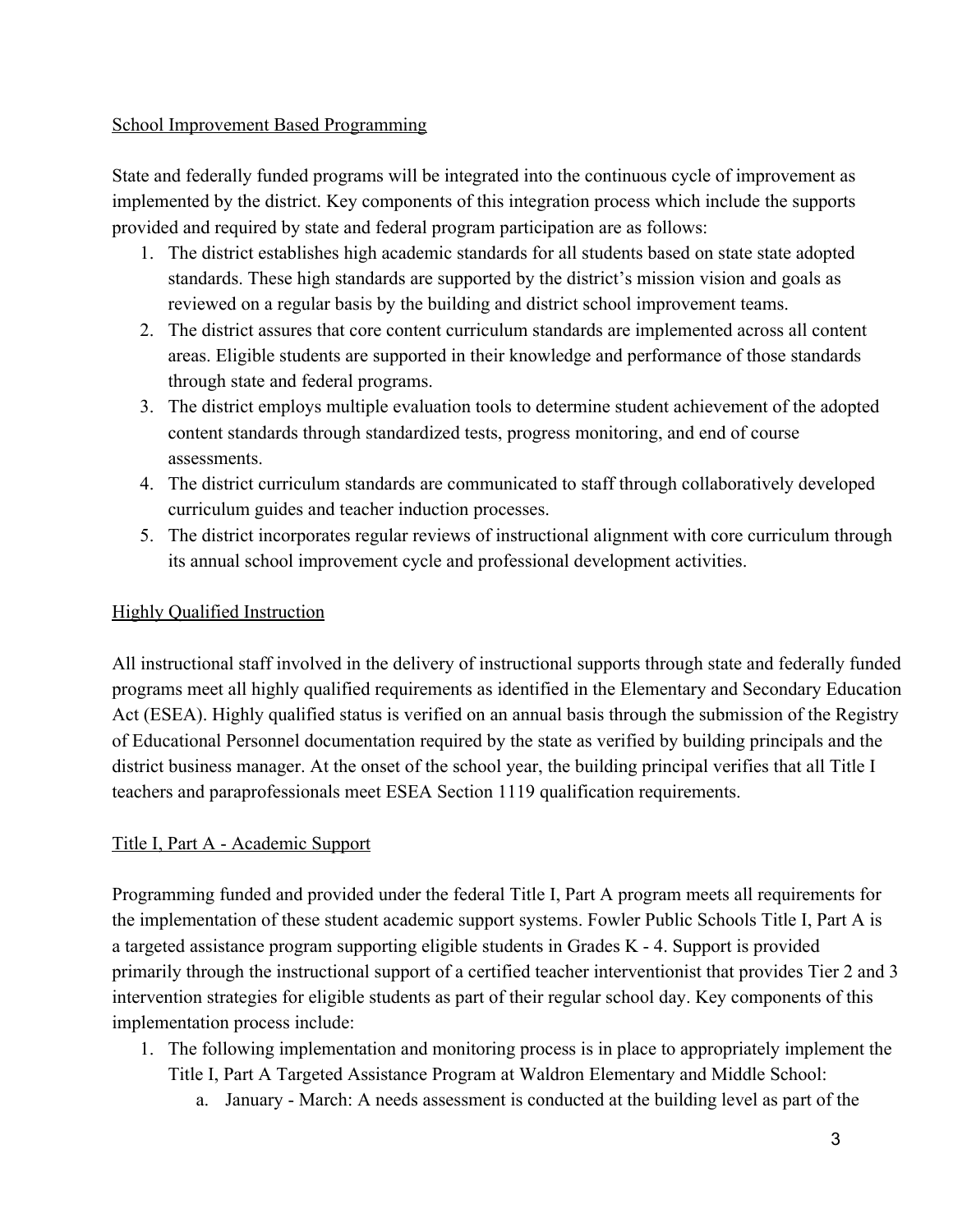school improvement cycle of activities. The needs assessment includes gathering data from multiple sources, reviewing and analyzing the data across grade levels and content areas, identifying causes, and determining targeted areas for intervention for the following school year. Much of this process is included in the completion of the Comprehensive Needs Assessment (CNA) as part of Michigan's ASSIST school improvement process.

- b. April August: As part of the School Improvement Plan (SIP) process, the building SIP team identifies research based strategies and the process to be implemented to bring about the targeted improvements. One component of this is the 4th step in this cycle in which the program evaluation for the current year is completed and the findings are considered in developing the revised program for the ensuing school year. Eligible students are identified for the ensuing school year through the use of the appropriate Title I Eligibility worksheet (Attachment #1) completed in May by each classroom teacher.
- c. September May: The program developed through the school improvement and planning process is implemented and monitored through the use of the Targeted Assistance Planning Rubric (Attachment #2) which is to be completed at the end of each semester by the building principal or interventionist. The program is monitored and adjusted based on ongoing data review as needed through a collaborative effort of the building principal, interventionist and classroom teachers. The certified teacher interventionist and any other staff paid with Title I funds maintain the appropriate Semi-Annual Certifications and/or Personnel Activity Logs (Attachment #3) to document time spent implementing the Title I, Part A instructional program.
- d. May June: A team consisting of the building principal, interventionist, paraprofessionals, parents, and classroom teachers collaboratively completes the MDE Program Evaluation Tool (Attachment #4) to be used as part of the program development phase for the following school year. This process may be incorporated as part of the school improvement process, or by a committee created for the specific purpose as described above. This review also includes a review of the Targeted Assistance Planning Rubric completed at the end of the second semester of the school year, and student achievement data on all students provided services through Title I programming.
- 2. Through the process of approving the Waldron Elementary and Middle School annual School Improvement Plan (SIP) the superintendent provides the oversight and guidance necessary to assure that targeted assistance components are appropriately developed, revised and included in the school SIP each year.
- 3. The district leadership team of the superintendent and business manager confer with the elementary principal two times each year to support the planning and implementation process of the Title I, Part A Program at Waldron School. One specific purpose of each meeting is to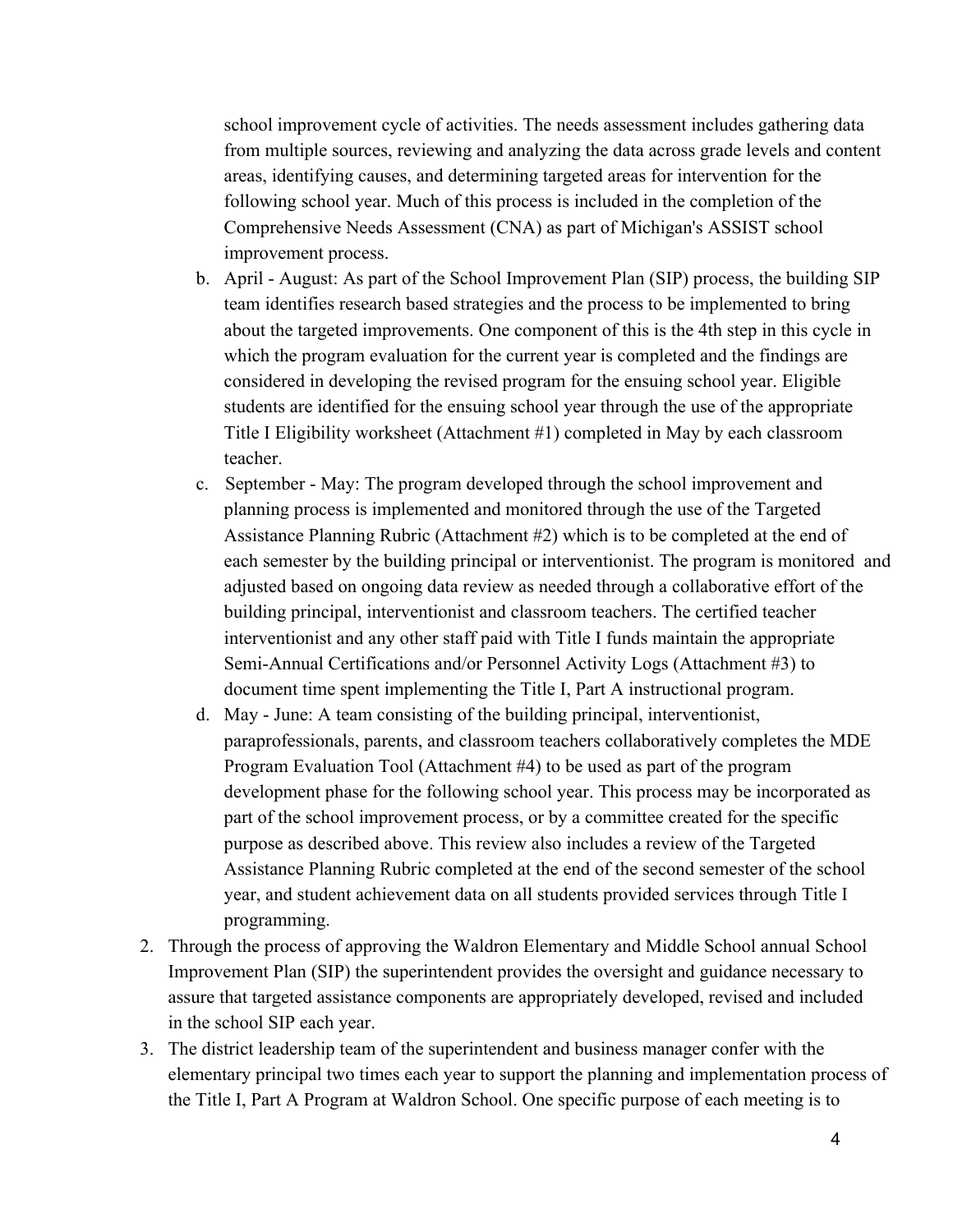assure that program expenditures are compliant with supplement, not supplant requirements. In May, the Principal and Title I interventionist meet with the superintendent and business manager to verify program goals and implementation plans to assure they are appropriately built into the annual budget as part of the annual budget adoption process. The group also confirms that the appropriate components involving the Title I, Part A program are incorporated into the district improvement plan and the district professional development plan. The same group meets in September of each year to assure that the program has been initiated consistent with the implementation plan.

4. The Waldron Elementary School Title I Parent Involvement Plan and Parent Compact (Attachment #5) have been developed and implemented to meet all requirements of Section 1118 of the ESEA and to facilitate parent involvement and student success. Additionally, all parents of Waldron Elementary and Middle School are provided annual notice (Attachment #6) of their right to request information regarding the professional qualifications of their student's teachers and, if applicable, any paraprofessional working with their student. Where necessary, timely notice will be sent to parents if their child is taught by a teacher who is not highly qualified for four or more consecutive weeks. (Attachment  $# 7$ )

#### Title I, Part A - Private School Students

District students attending private schools are entitled to Title I, Part A services comparable to their public school peers. Funds are allocated for that purpose according to a state mandated formula that provides equitable resources. Fowler Public Schools provide oversight responsibilities for these private school Title I program activities through the following key activities:

- 1. Any eligible private school is provided and annual notice (Attachment #8) of their right to participate in the planning process for Title I funded services for their students. The decision of the private school to participate in providing Title I services to their students is documented annually on the Federal Program Participation Intent Form ( Attachment #9). Consultation to determine what services will be provided, who will provide them, and the students who will receive them is conducted and documented on the Documentation of Private School Consultation form. (Attachment #10)
- 2. The private school conducts its own needs assessment in the core curriculum areas to determine the student needs to be addressed through the use of Title I programming. The consultation process verifies the the needs assessment as determined through the private school's school improvement process and cycle of continuous improvement.

#### Title II, Part A - Professional Development

The federal Title II, Part A program provides funding for teacher and principal training and recruitment. District implementation of the Title II, Part A program complies with all state and federal requirements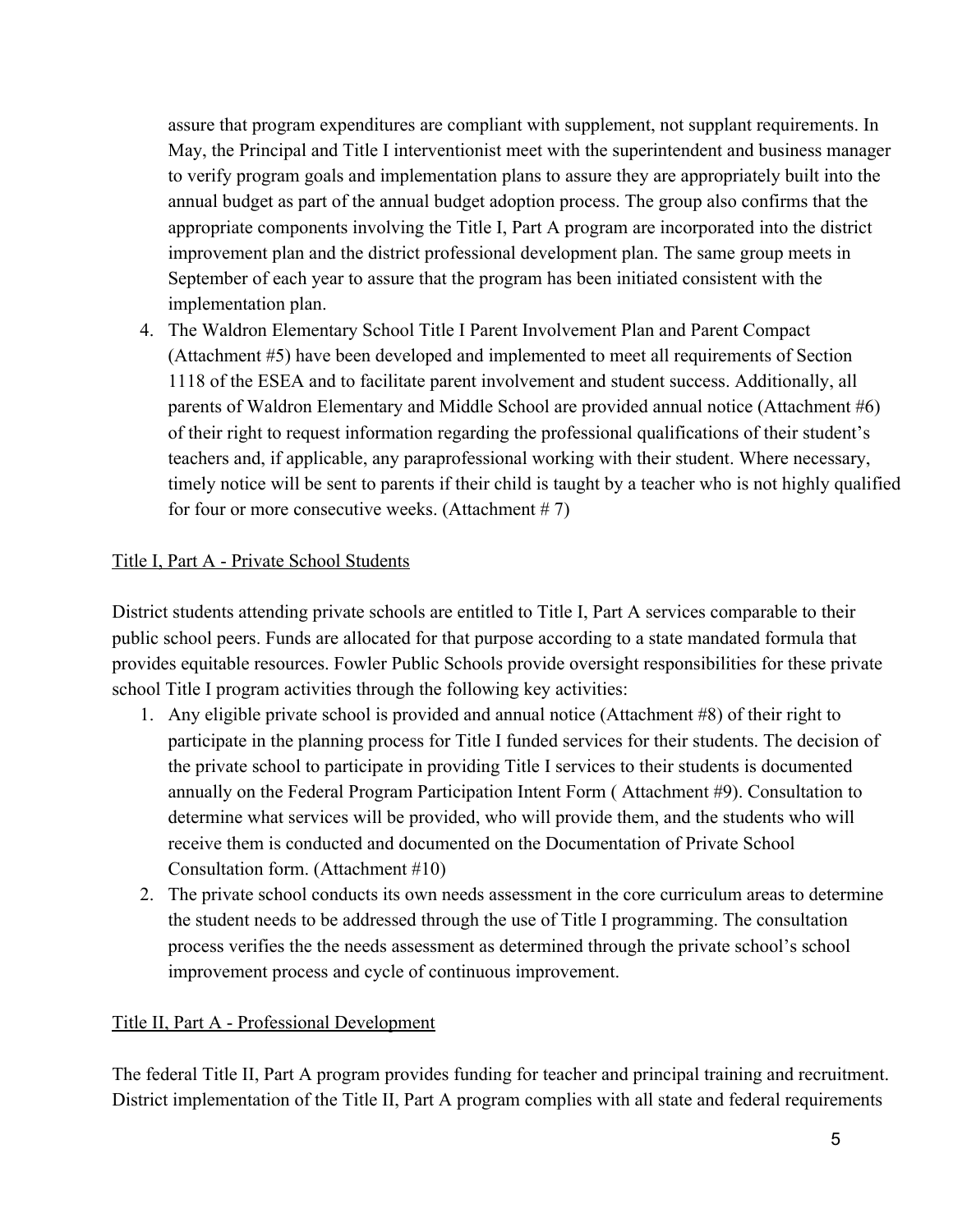associated with the program. Key implementation components are as follows:

- 1. The district follows and uses the state's mandated school and district improvement processes and tools to to assure a professional development approach that is appropriately aligned with school and district goals. The buildings complete the Comprehensive Needs Assessment (CNA) within the state's ASSIST school improvement website and process to determine the focus of professional development activities each year.
- 2. The development of the professional development plan is a site based process in which the building school improvement team uses a district provided professional development planning worksheet (Attachment #11) to identify and plan professional development that is consistent with the building school improvement plan, state standards, and research based best practice.
- 3. As part of the annual school improvement process each building team evaluates the effect of professional development activities on student achievement and the attainment of building goals. The building teams reviews the district's Professional Development Evaluation Form (Attachment #12) completed by each teacher following individual and whole staff professional development activities as part of this process.
- 4. The district leadership team consisting of the superintendent, business manager and elementary principal confer three times each year to support the planning and implementation process of the Title II, Part A activities in the district. One specific purpose of each meeting is to assure that program expenditures are compliant with supplement, not supplant requirements. These meetings occur in May as part of the budget building process, September when professional development activities are confirmed for the school year, and in January as part of the budget amendment process.

#### Michigan Section 31a Programs - At-Risk Support

Programming funded and provided under the state Section 31a program meets all requirements for the implementation of these student support systems. Fowler Public Schools Section 31a program targets eligible at-risk students in Grades  $K - 8$ . Support is provided primarily through an extended school year summer school program for elementary age students and an academic support period for middle school students built into the school day. Key components of this implementation process are as follows:

- 1. The following implementation and monitoring process is in place to appropriately implement the Section 31a - At-Risk Program at Waldron Elementary and Middle School:
	- a. January March: A needs assessment is conducted at the building level as part of the school improvement cycle of activities. The needs assessment includes gathering data from multiple sources, reviewing and analyzing the data across grade levels and content areas, identifying causes, and determining targeted areas for intervention for the following school year. Much of this process is included in the completion of the Comprehensive Needs Assessment (CNA) as part of Michigan's ASSIST school improvement process.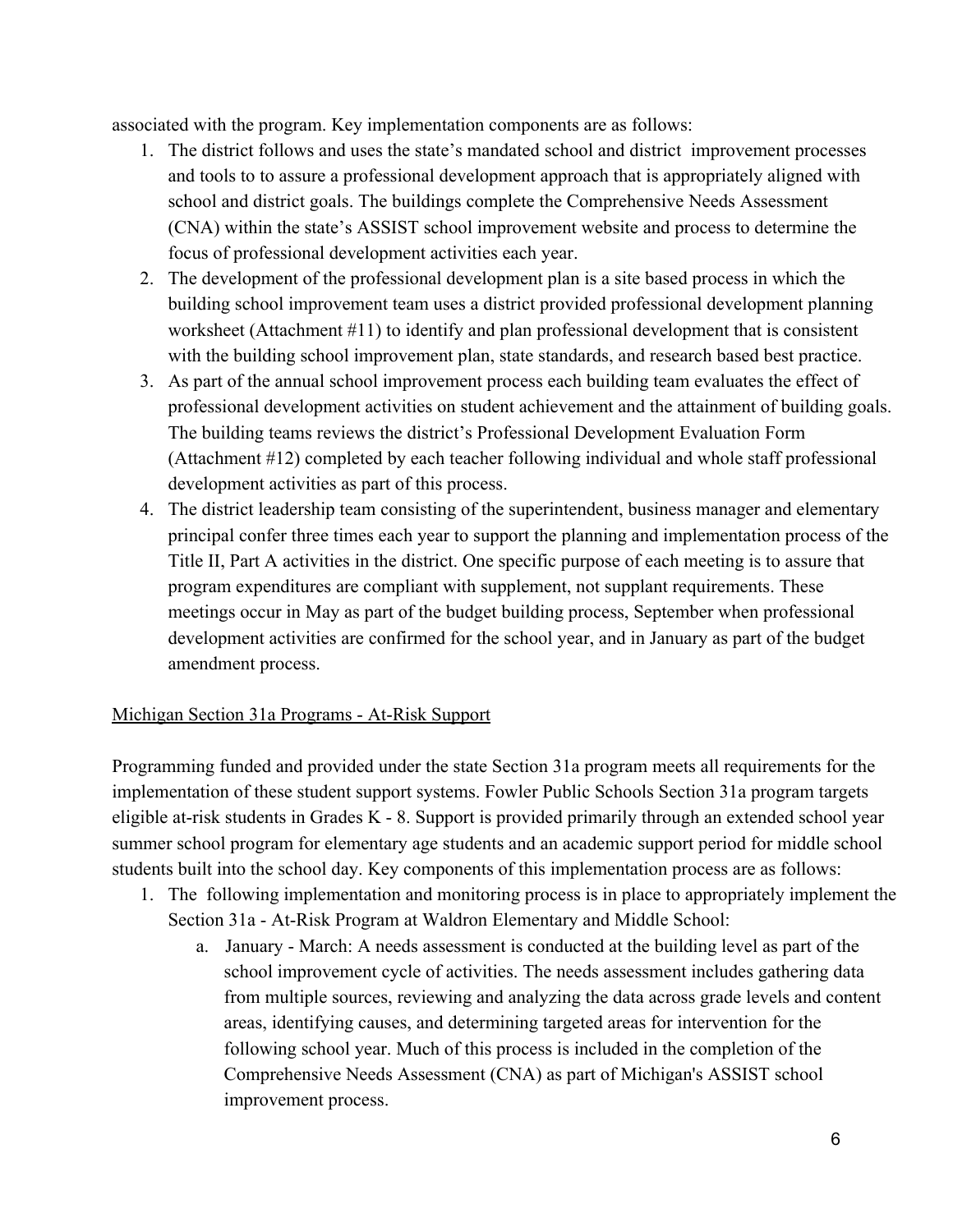- b. April August: As part of the school improvement process, the building SIP team identifies research based strategies and the activities to be implemented to bring about the targeted improvements. One component of this is the 4th step in this cycle in which the program evaluation for the current year is completed and the findings are considered in developing the revised program for the ensuing school year. Eligible students are identified for the the summer program and ensuing school year through the use of the appropriate Section 31a Eligibility Worksheet (Attachment #13) completed in May by each classroom teacher. The eligibility list is reviewed as part of the process to determine student needs in the design of the program and services.
- c. July May: The program developed through the school improvement and planning process is implemented, monitored and adjusted based on ongoing data review as needed through a collaborative effort of the building principal, interventionist and classroom teachers.
- d. May June: A team consisting of the building principal, interventionist, paraprofessionals, parents, and classroom teachers collaboratively completes the program evaluation process in conjunction with the Title I, Part A program evaluation process to be used as part of the Section 31a program development phase for the following school year. This process may be incorporated as part of the school improvement process, or by a committee created for the specific purpose as described above. This evaluation also includes a review of the student achievement data on all students provided service through Section 31a programming.
- 2. The district ensures that all stakeholders are updated on the allowable uses of Section 31a funds by providing each staff member a copy of the MDE Office of Field Services Section 31a Program for At-Risk Pupils Allowable Use of Funds document (Attachment #14) each year as part of the State and Federal Programs Handbook, and posting the handbook on the district website for parent review.
- 3. The district leadership team consisting of the superintendent, business manager and elementary principal confer three times each year to support the planning and implementation process of the Section 31a activities in the district. One specific purpose of each meeting is to assure that program expenditures are compliant with supplement, not supplant requirements. These meetings occur in May as part of the budget building process, September when professional development activities are confirmed for the school year, and in January as part of the budget amendment process.
- 4. The district confirms its compliance with program requirements and implementation standards by submitting the annual Section 31a Program Report to the state each year by the July 15 deadline each year.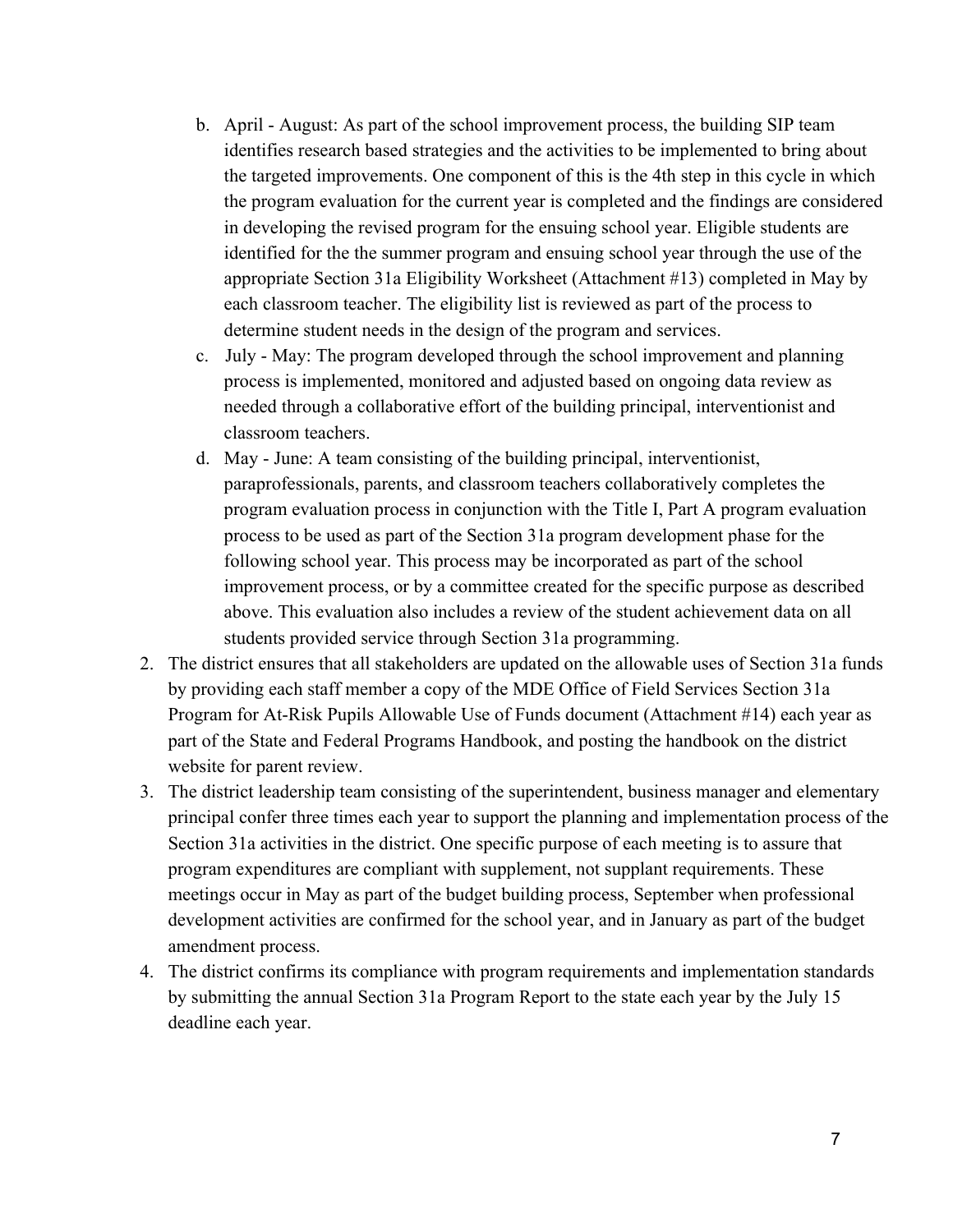#### Financial and Personnel Management

The district meets all state and federal program requirements for financial oversight and reporting, as well as personnel management. Key components of this process are as follows:

- 1. While federal and state funds under Title I, Title II, and Section 31a are typically not used for the purchase of equipment or supplies, the district will maintain a physical inventory of any property purchased with federal funds in accordance with Section 80.32 of EDGAR.
- 2. The district, under the direction of the business manager, maintains the required Semi-Annual Certifications and/or Personnel Activity Reports as applicable with the legislation governing these state and federal programs. The business manager will consult with the building principal at the end of each semester to review the appropriate documentation and assure compliance.
- 3. To assure that the Final Expenditure Report does not result in a deviation, the business manager provides a monthly expenditure report to the superintendent and Board of Education reflecting expenditures to date. Additionally, the district leadership team consisting of the superintendent, business manager and elementary principal confer three times each year to support the planning and implementation process of the state and federal programs in the district. One specific purpose of each meeting is to assure that program expenditures are compliant with supplement, not supplant requirements, and do not exceed the budgeted allocations as approved by the Board of Education. These meetings occur in May in preparation for the year end final budget amendment and proposed budget adoption for the ensuing school year, September when program activities are confirmed for the school year, and in January as part of the annual budget amendment process.

#### Annual Education Report

The Fowler Public Schools district and individual school Annual Education Reports are readily accessible to our parents and community through their placement on the homepage of the district and school websites. Copies of the annual reports are available upon request in any district office.

#### Parental Involvement Policy

The Fowler Public Schools Board of Education has adopted a Parental Involvement Policy (Attachment #15) that includes all of the required components of Section 1118 of the Elementary and Secondary Education Act. This policy is intended to insure that all parents are aware of the services available through state and federal programs, and their role and rights associated with those programs.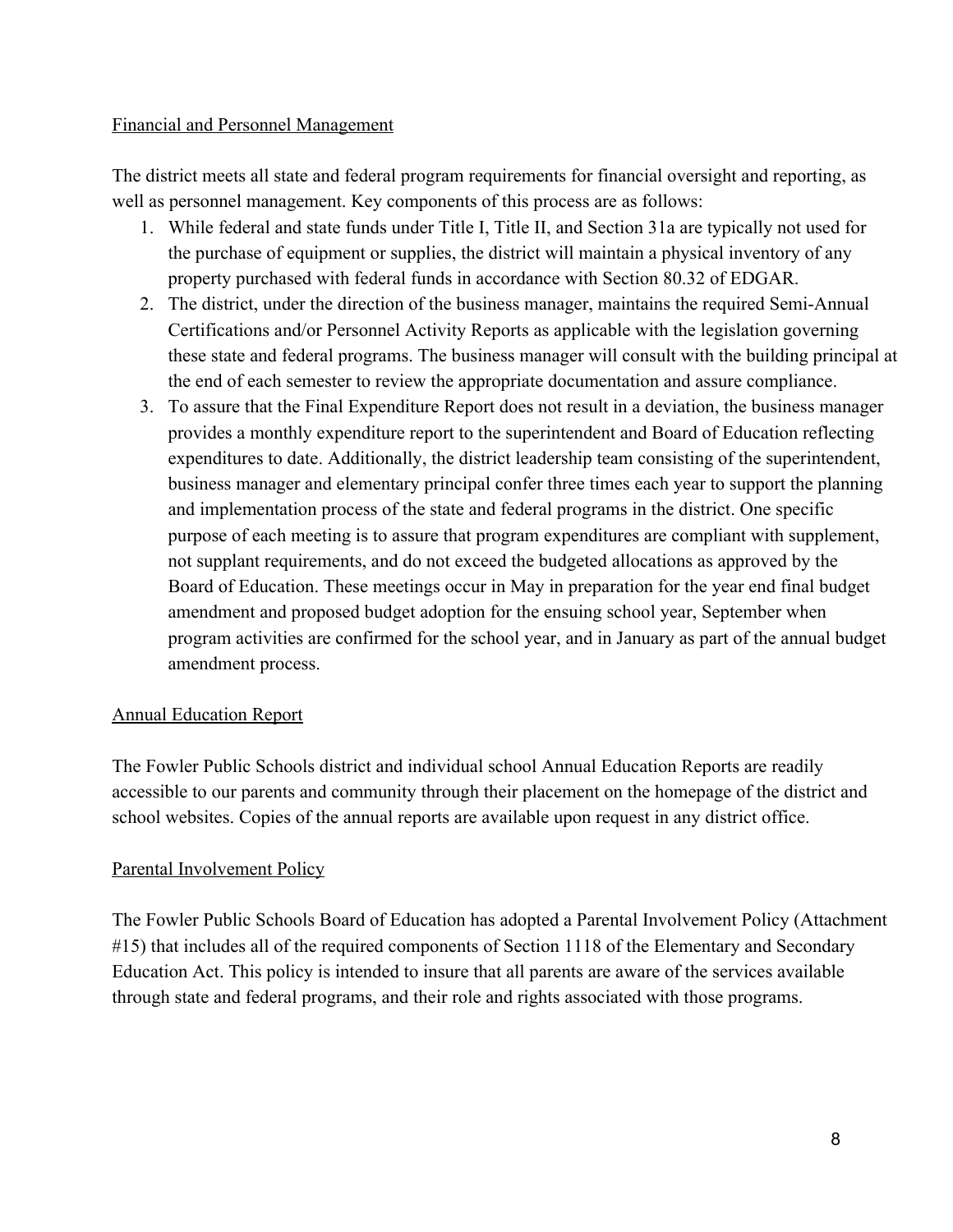Title I Student Eligibility Worksheet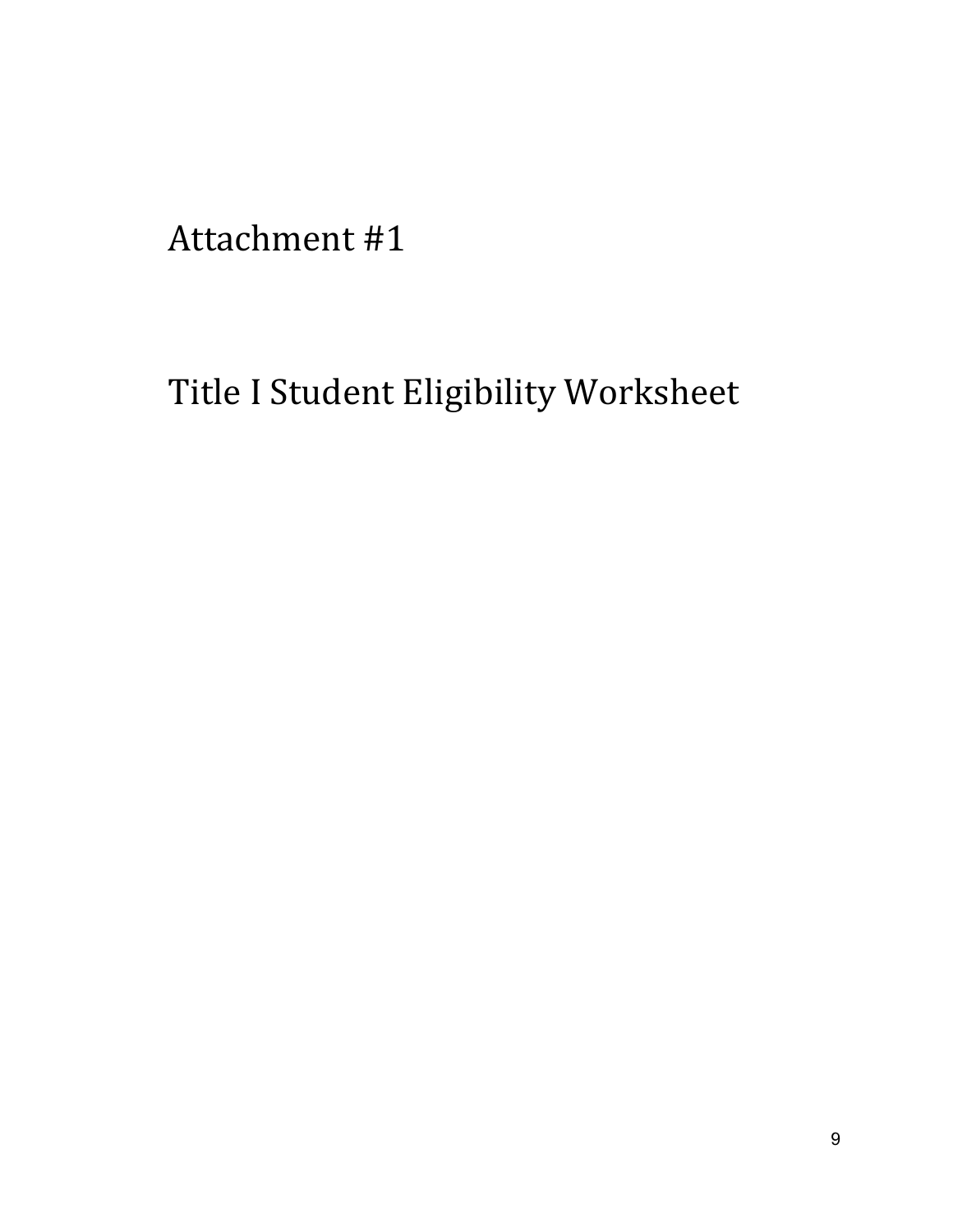Title I Targeted Assistance Diagnostic Rubric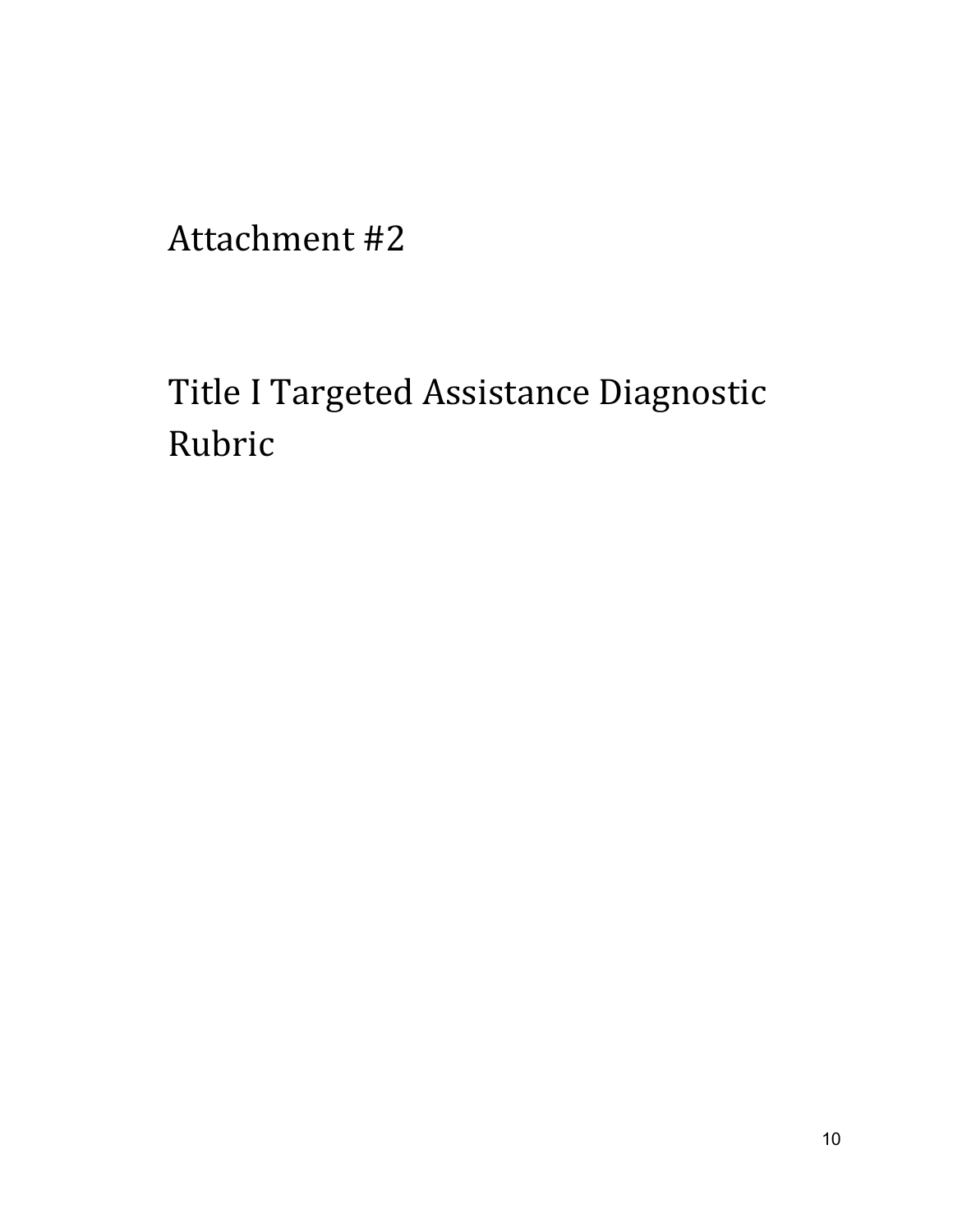## Semi-Annual Certifications and Personnel Activity Logs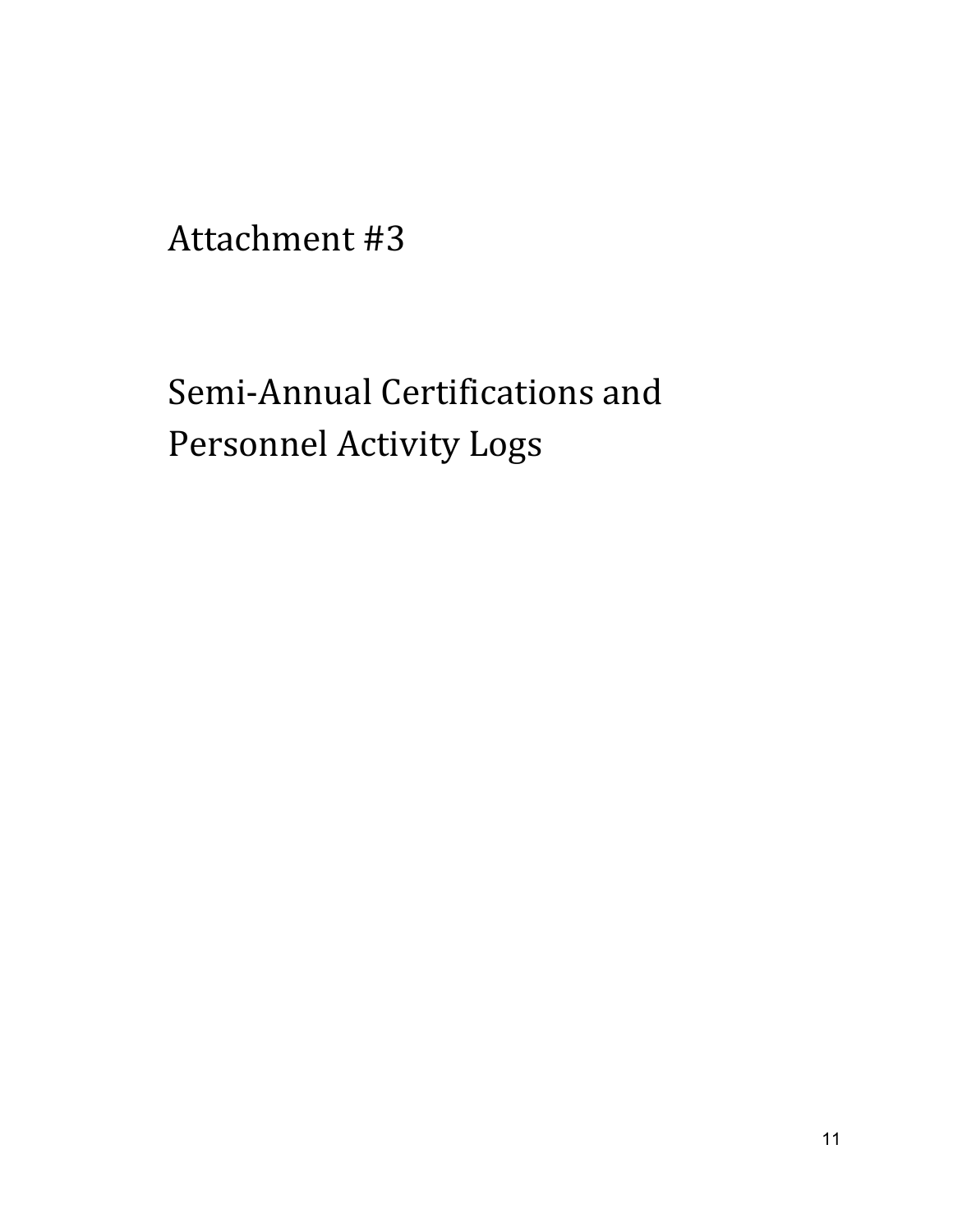## Title I Program Evaluation Tool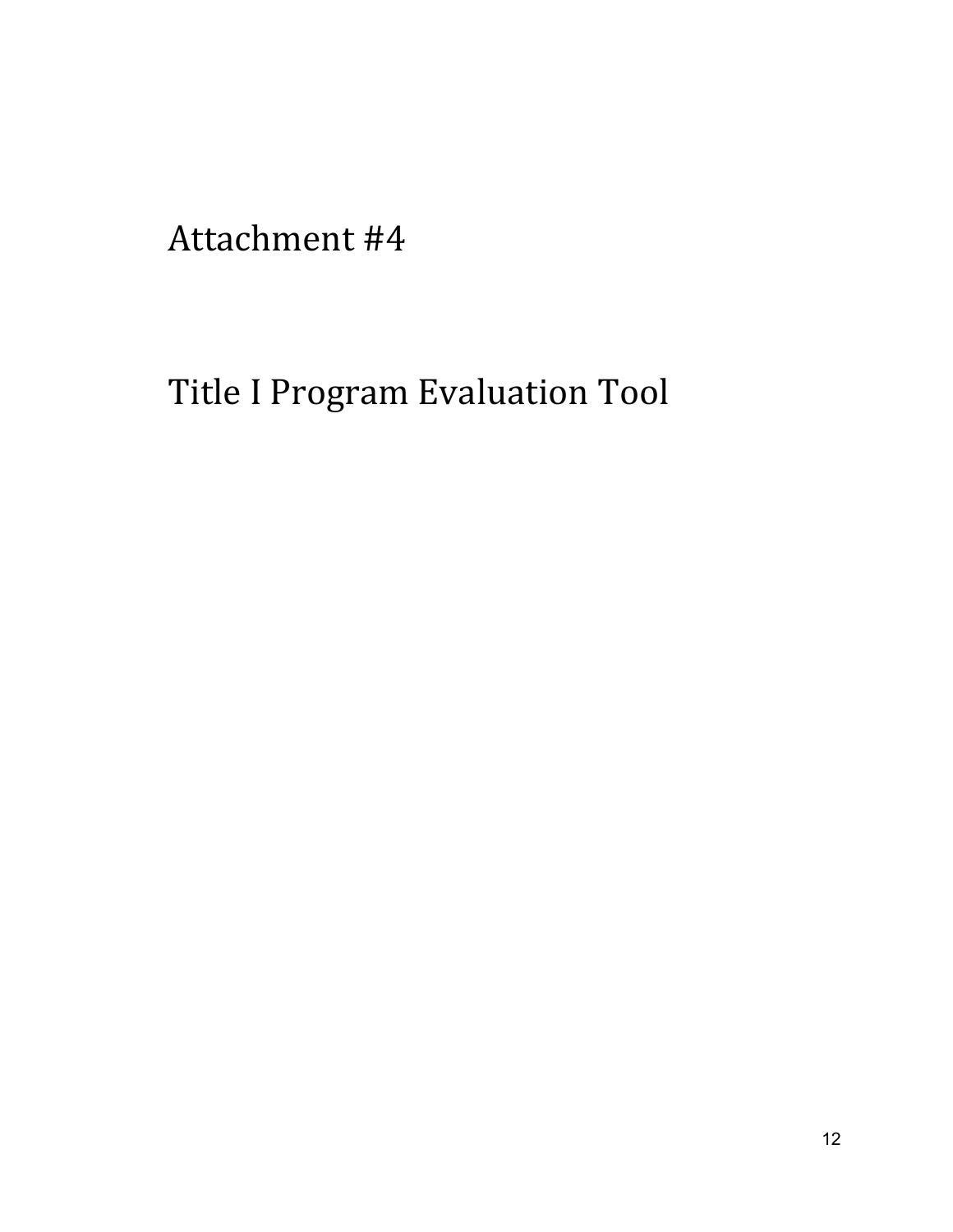Waldron School Parent Involvement Policy and Compact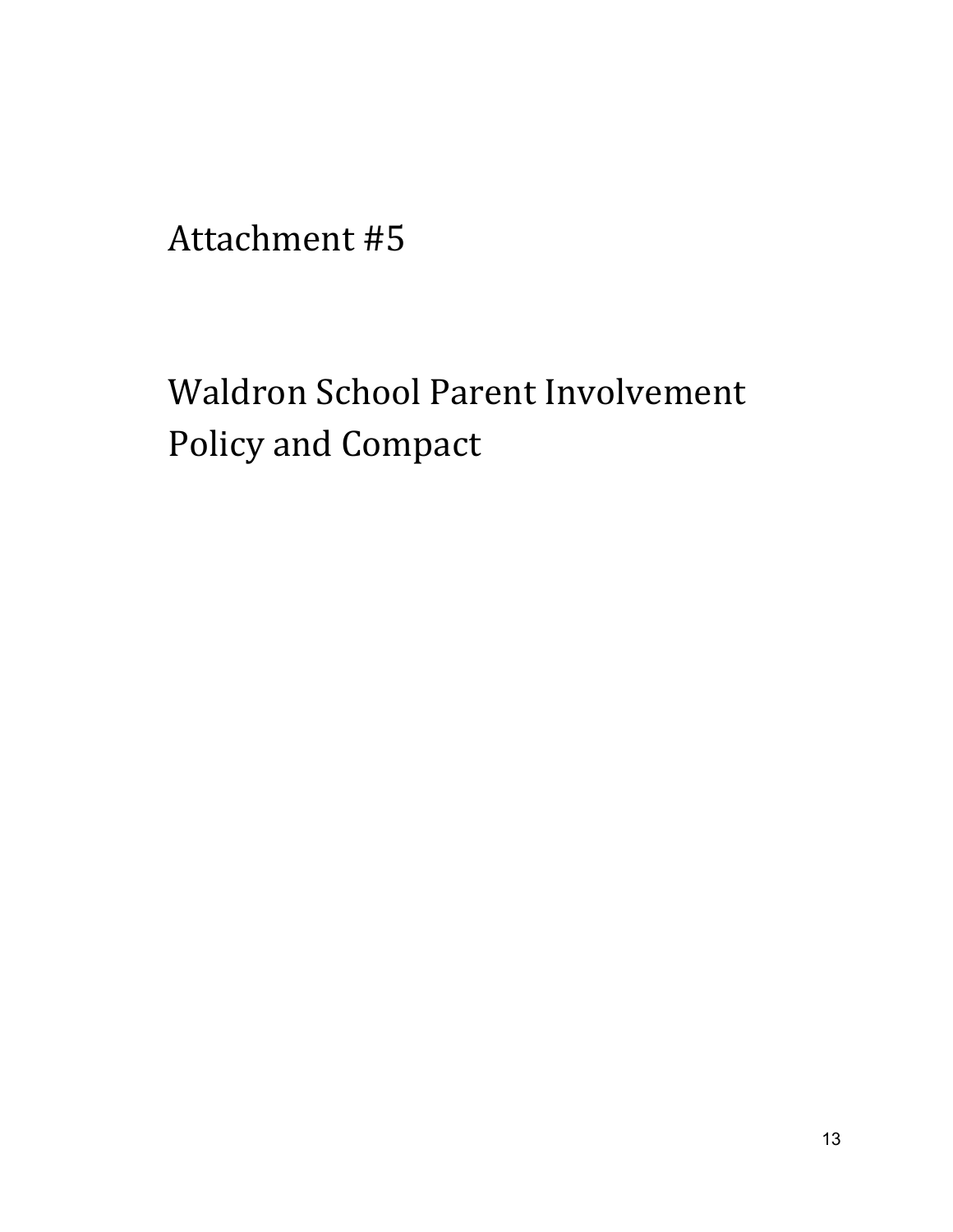Teacher Qualification Parent Notification Letter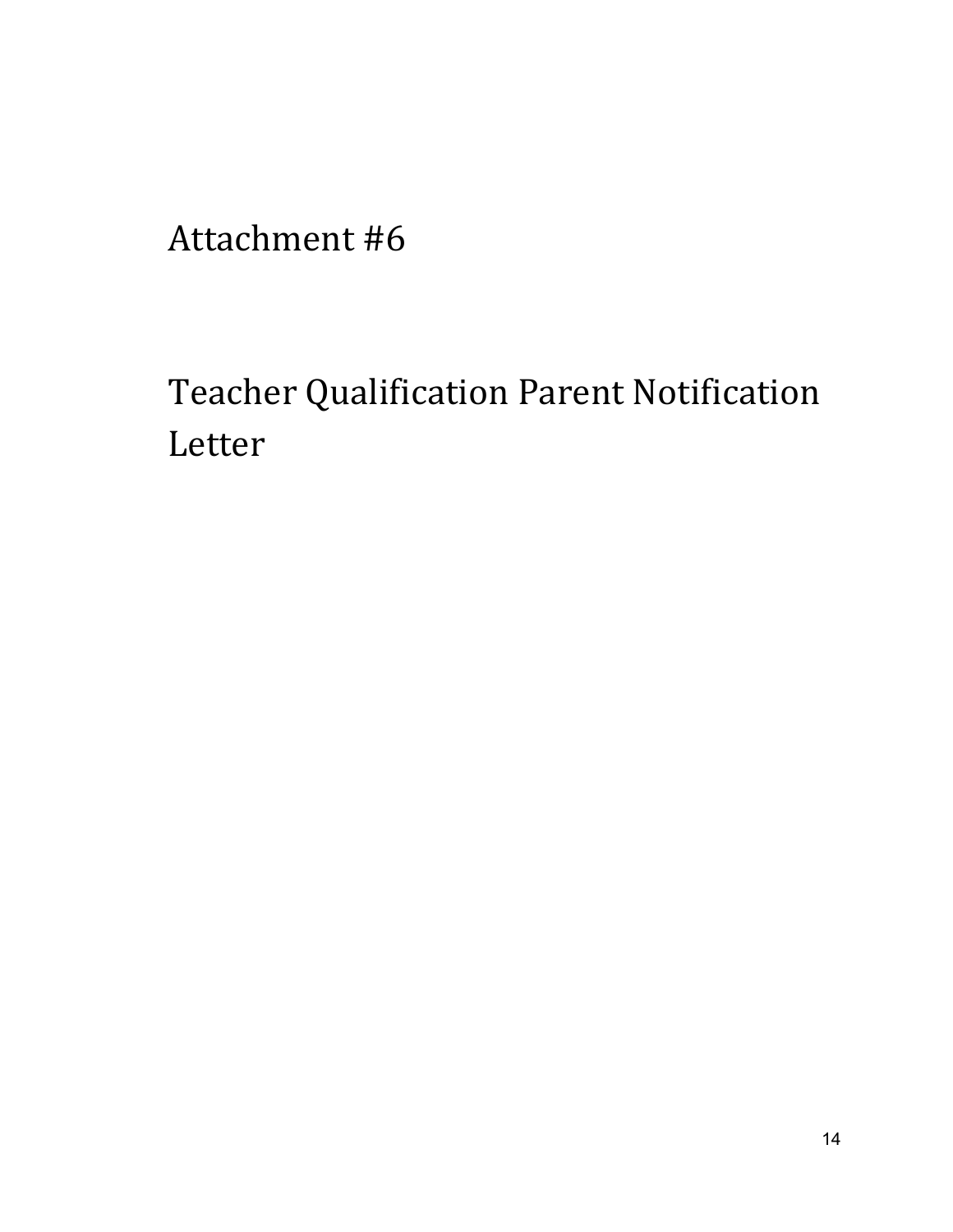Notice of Non-Highly Qualified Teacher Letter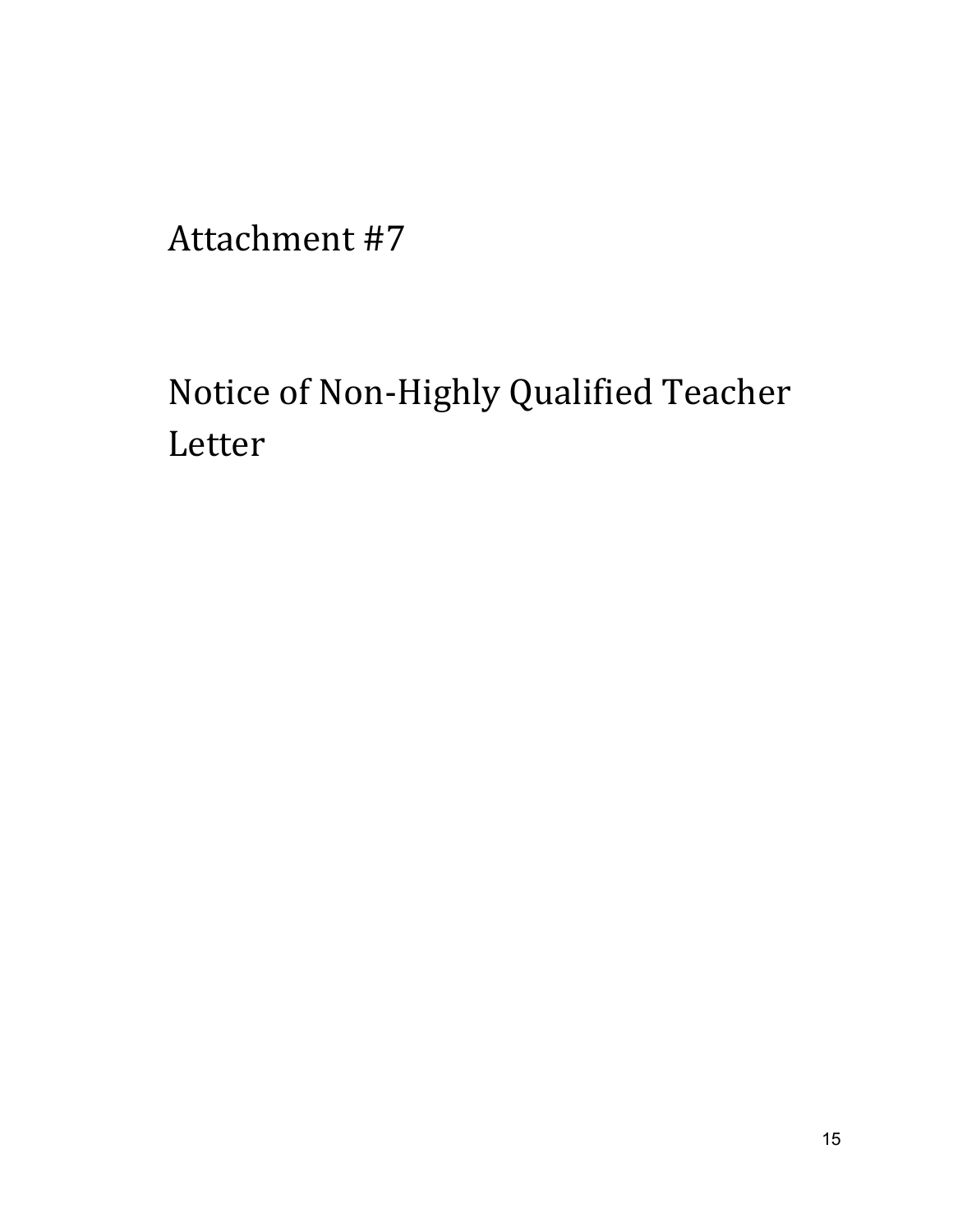## Private School Annual Notice Letter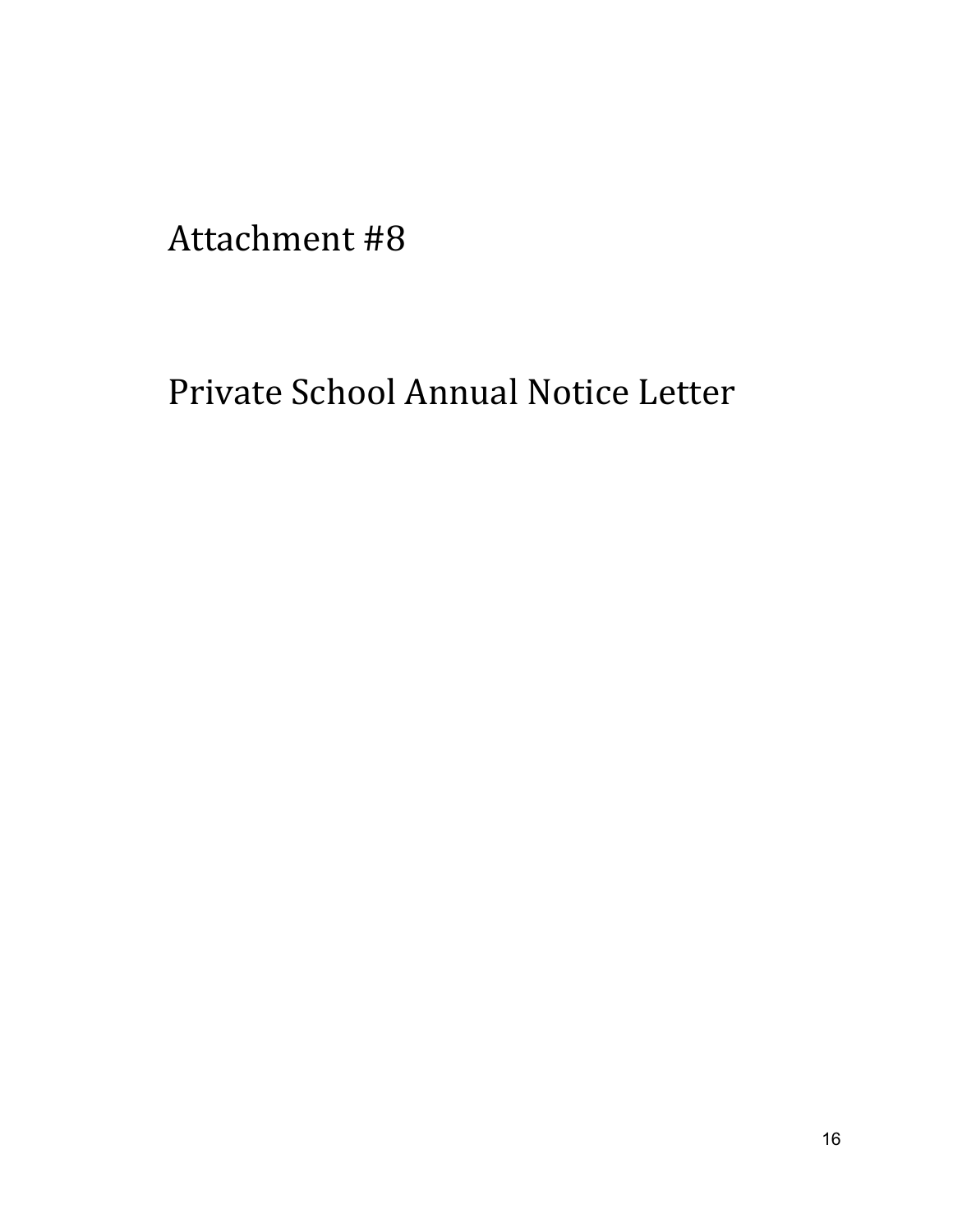## Private School Participation Intent Form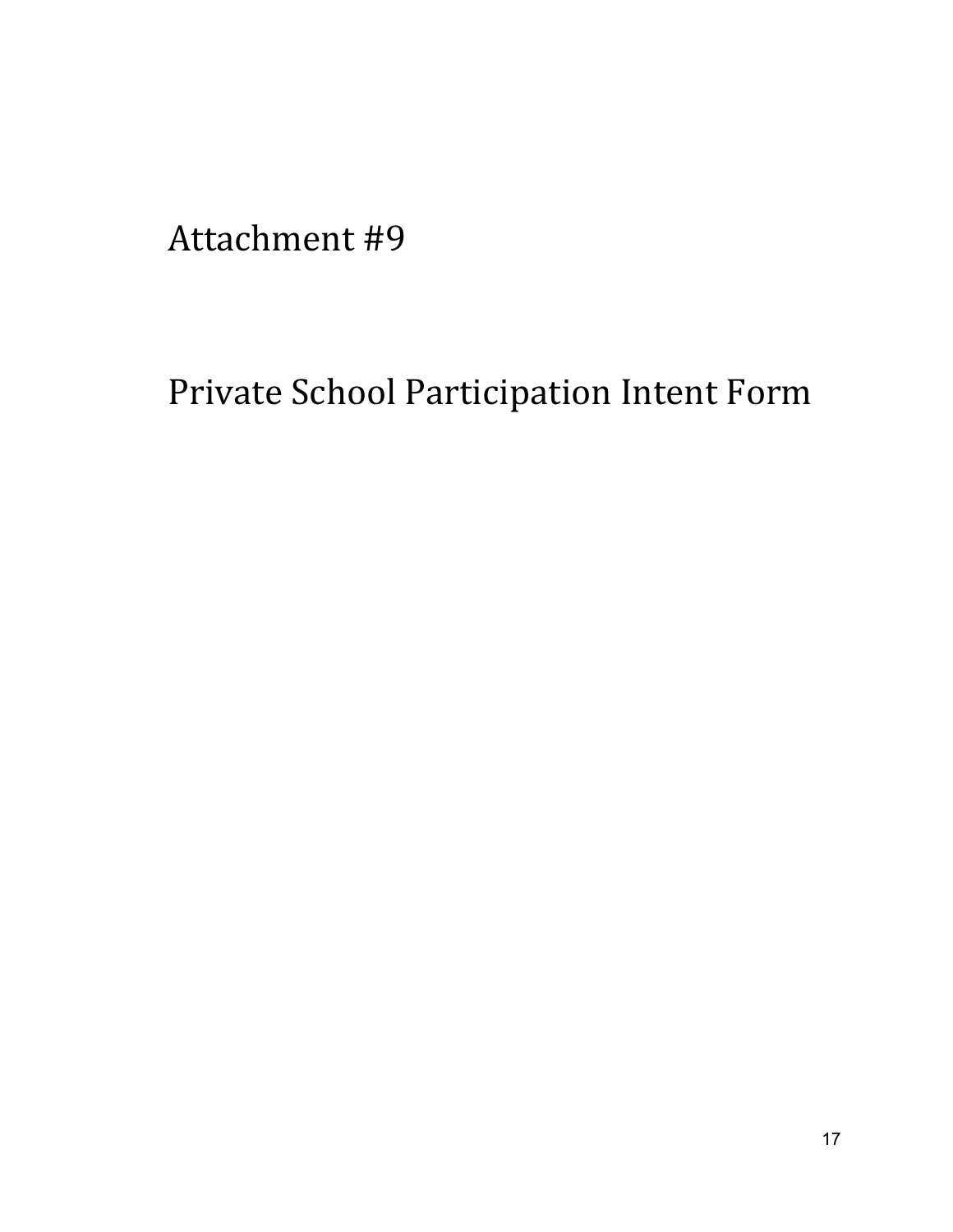Documentation of Private School Consultation Form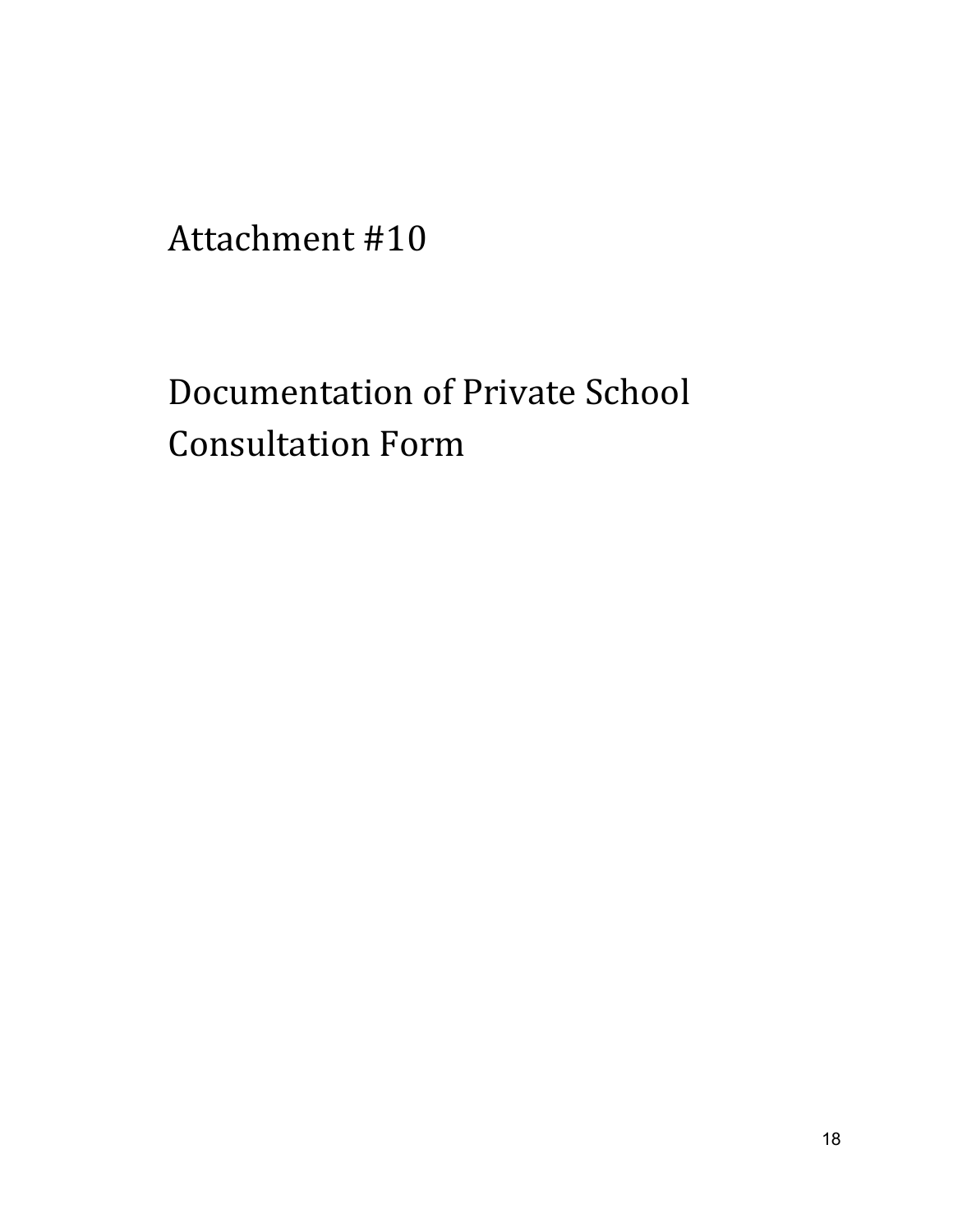## Professional Development Planning Sheet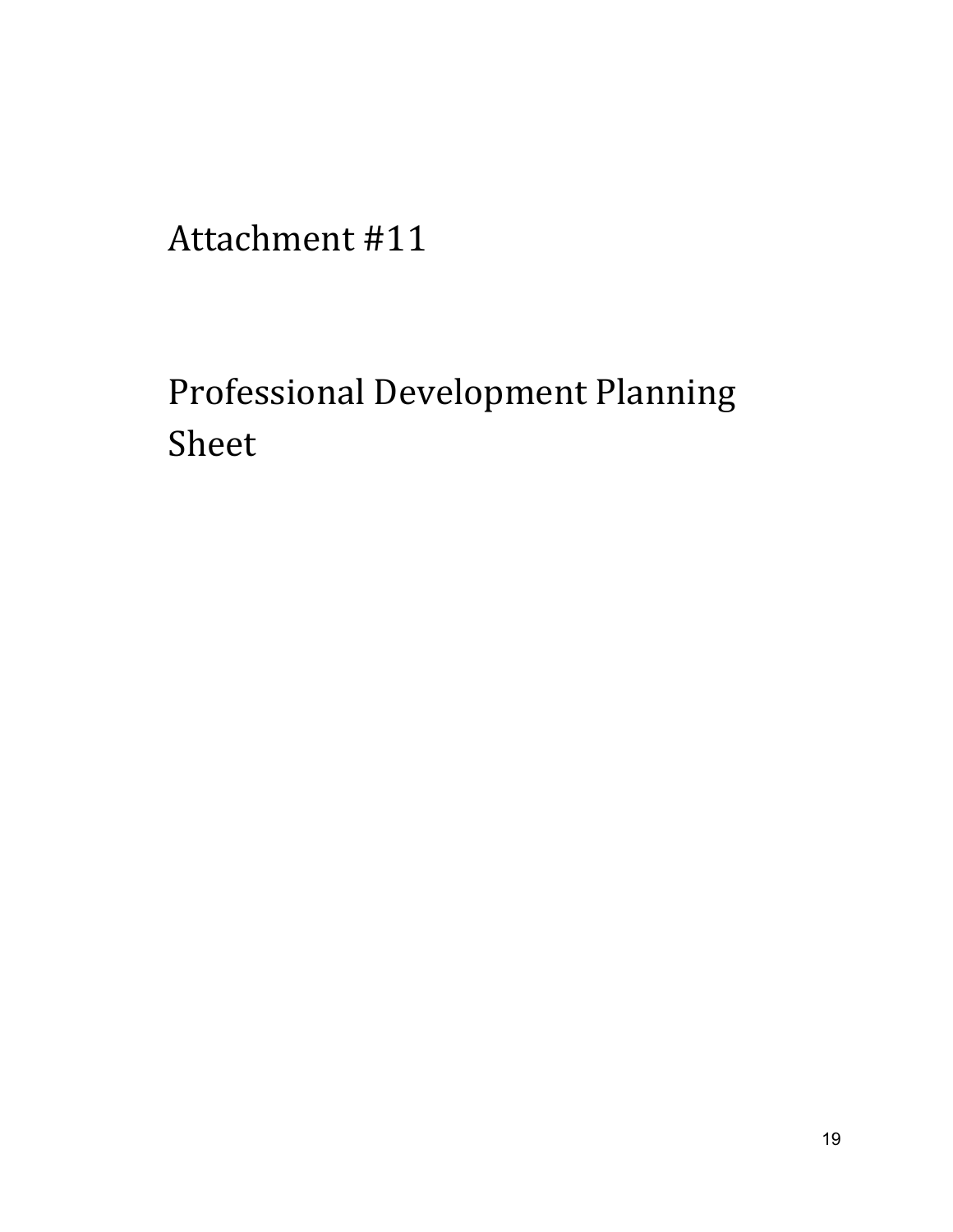## Professional Development Evaluation Form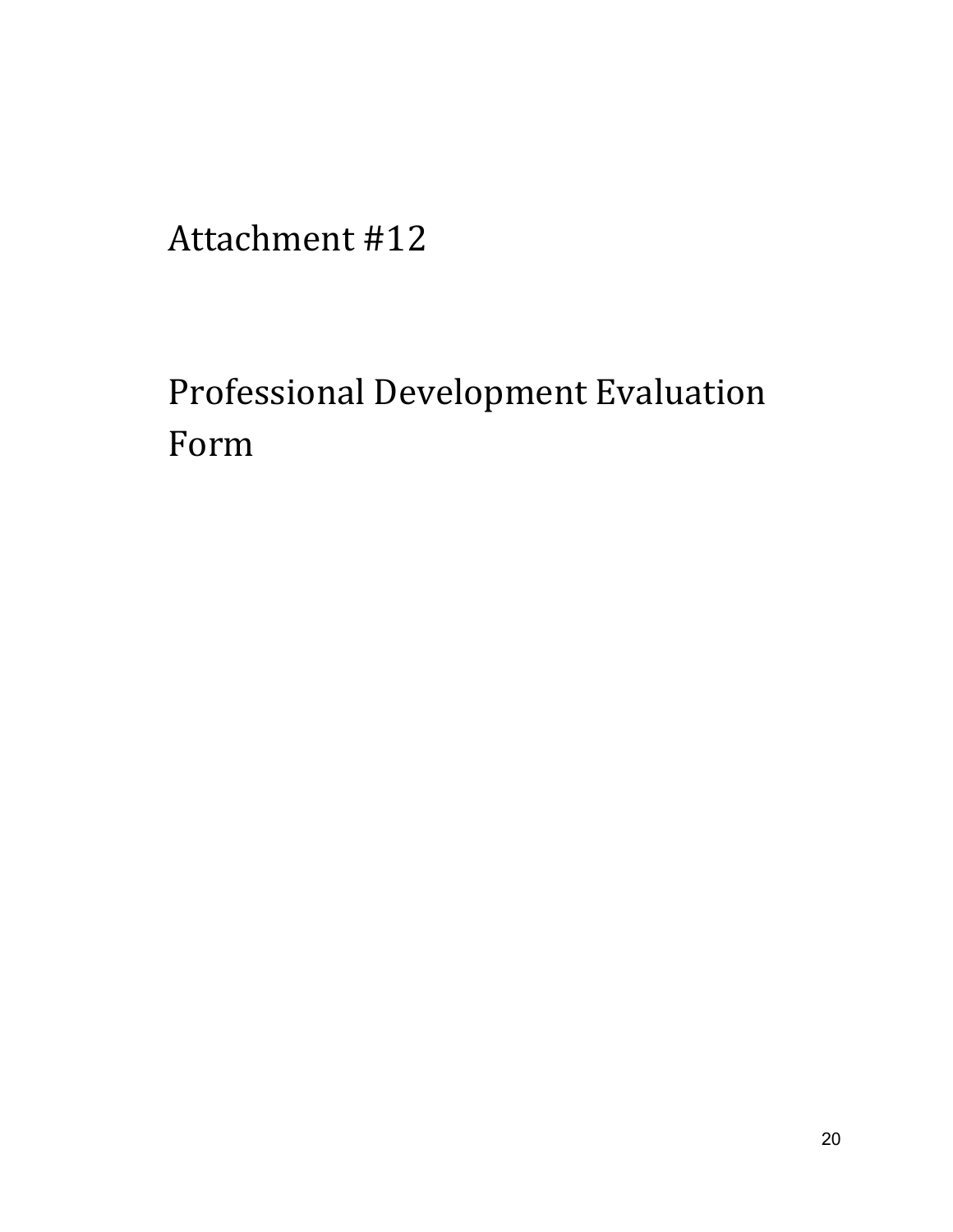## Section 31a Student Eligibility Worksheet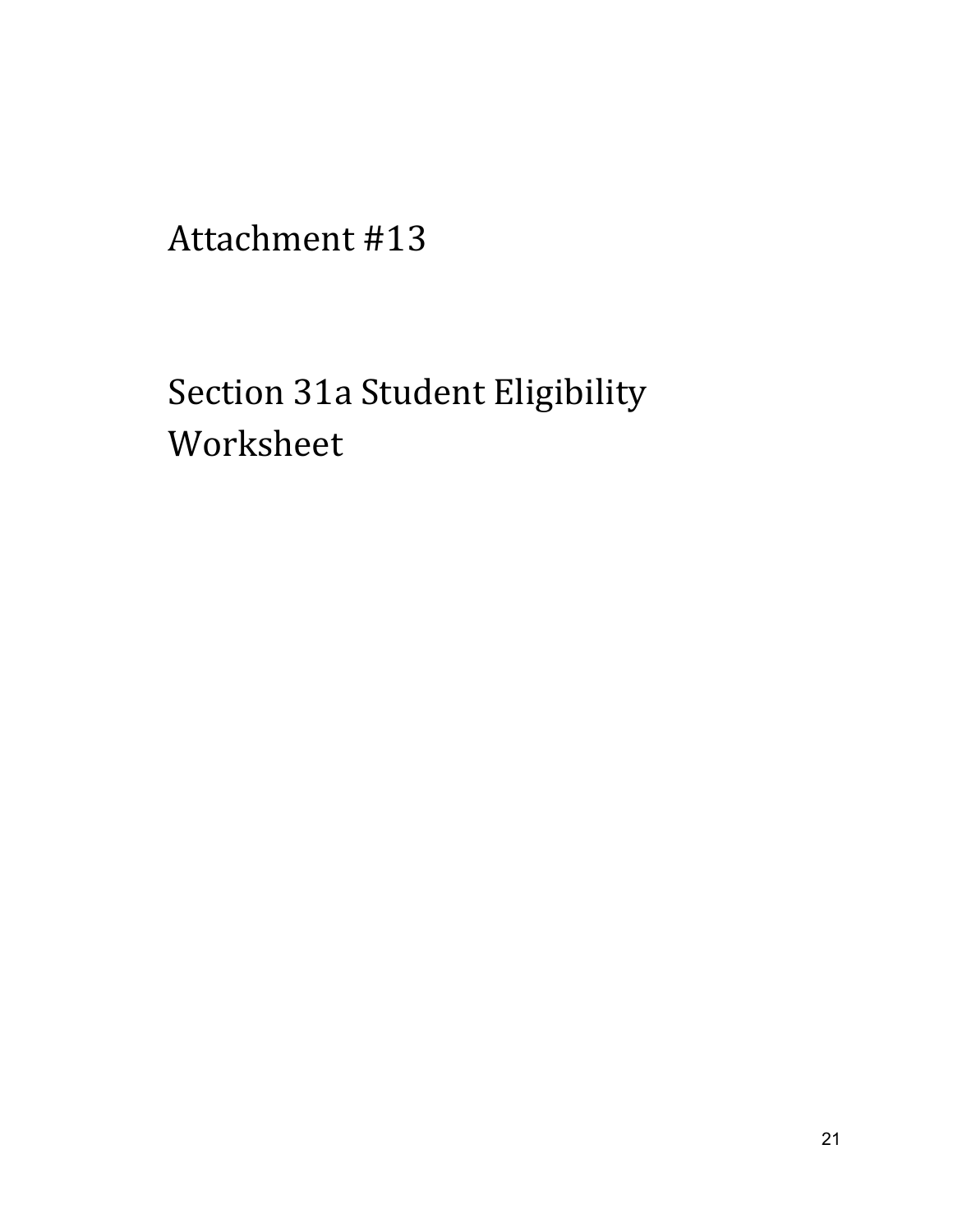## Section 31a Allowable Use of Funds Notice